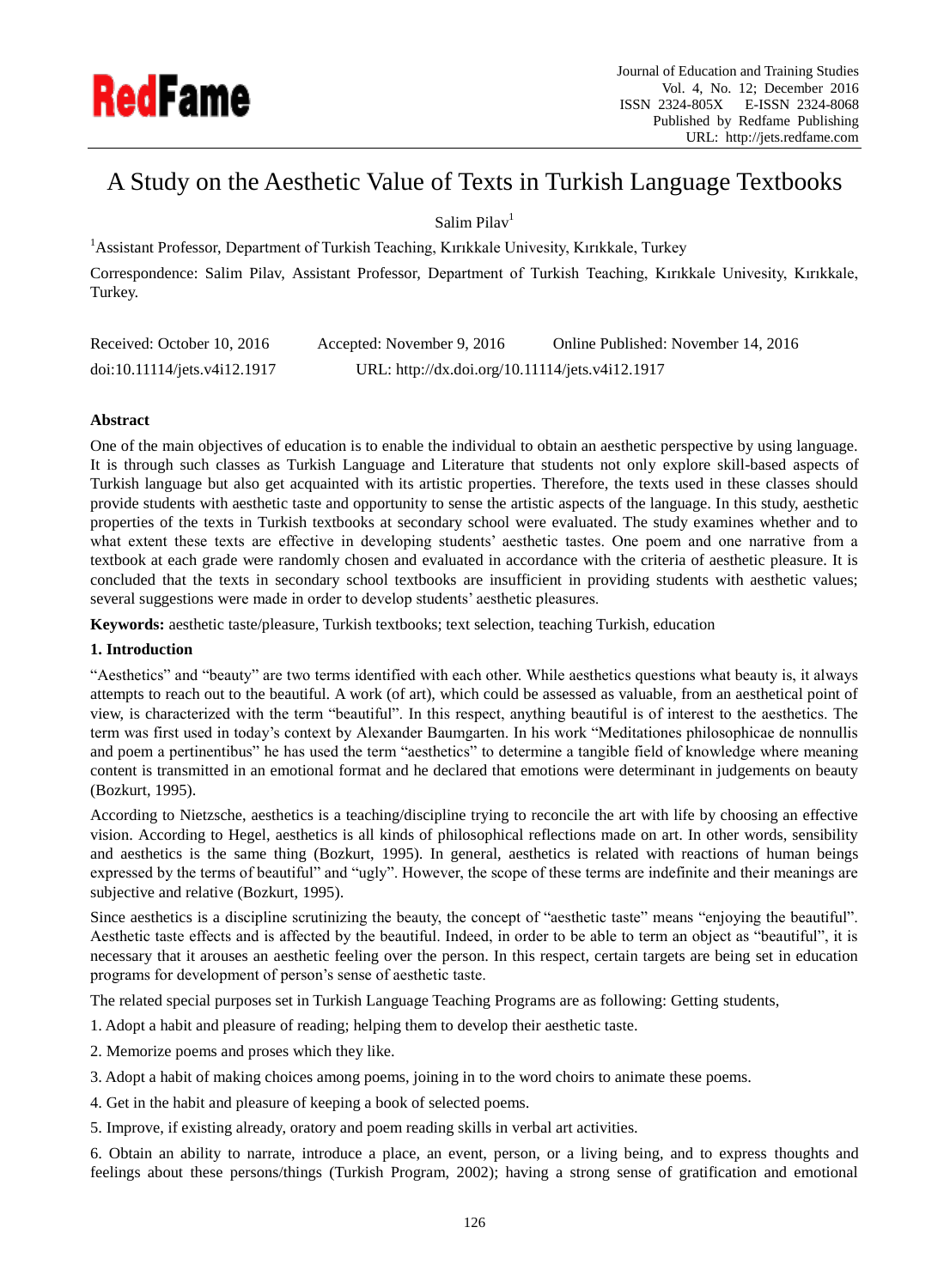discipline by getting in the habit of reasoning and thinking on the issues of language.

7. Comprehend the fineness of belief, information and taste in our culture; in this way educating and disciplining their feelings.

8. Turn their face towards the good and the beautiful, hence enabling them to get stronger through joy of living, self-confidence and good habits (Karakuş, 2000)

The texts in Turkish textbooks are primary sources for achieving the above mentioned targets. For this purpose, it is necessary to show utmost care in choosing the texts among the outstanding examples of each genre. It is necessary to abide by certain aesthetic criteria while choosing these samples. Taking into account the general characteristics of such aesthetic texts, we can point out these criteria as following:

#### *1.1 Using Elements of Figurative Language*

All artful sayings that writers and poets use in order to make their expressions more effective are called "figurative language". Since it is not possible to place here all elements of figurative language, we will only deal with most common ones: personification, simile, hyperbole, metaphor.

1.1.1 Personification: Personification means showing a non-living or living thing, other than human beings, as a person, who thinks, hears, and moves etc. (Dil qn, 2004).

1.1.2 Simile: It is the comparison made between two things that have some resemblance, essentially likening the one with inferior position in terms of the characteristics concerned to the one which is superior, with a view to making an expression stronger (Dilgin, 2004).

1.1.3 Hyperbole: Hyperbole is an intentional exaggeration of the properties of a thing in order to make an expression stronger, especially portraying it in such a situation that is impossible to happen (Dilgin, 2004).

1.1.4 Metaphor: It is a word or saying that is used totally in a different way from its original meaning due to a relationship or comparison (Turkish Language Institute, 1998)

#### *1.2 Establishing Connotation-meaning Infinity*

Connotation is the coming to the mind of one thought or image by appearance of another (Turkish Language Institution, 1998:423). Connotation-Meaning Infinity, on the other hand, can be defined as evoking different and personal meanings in the reader"s mind by a word or sentence.

#### *1.3 Idioms*

In Turkish dictionary, idioms are defined as cliché expressions or sayings that are interesting but have more or less different meanings than its lexical origin (Turkish Language Institution, 1998)

#### *1.4 Aesthetic Elements of the Subject Matter*

The processing of the subject matter in an aesthetic way reflects the aesthetic value of the texts.

#### *1.5 Words evoking the concept of Aesthetics*

Placing words relating to "beautiful" and "the beauty" in the texts reflects the aesthetic value.

#### *1.6 Creating a Fictitious Text*

Transposing the text in the form of a story makes it more aesthetic, giving more pleasure to the reader, thus it can be a measure of aesthetic value.

# *1.7 Cultural Base*

Culture encompasses all values of a society, material as well as spiritual. Giving cultural elements some space in the texts could create an aesthetic taste for the readers. Hence, creating a cultural base would reflect an aesthetic value. If texts that contain the elements mentioned above are chosen, it could be possible to raise/educate individuals with a well-developed taste for aesthetics.

#### **2. The Purpose of the Study**

The study aims at determining the aesthetic value of texts existing in the secondary school Turkish Textbooks and identifying the role of these texts in getting students adopt a taste for aesthetics.

#### **3. Method**

This is a quantitative research where document review technique is adopted. Document review comprises the analysis of written materials containing information on the phenomenon that is targeted to be investigated (Yıldırım and Şimşek, 2013).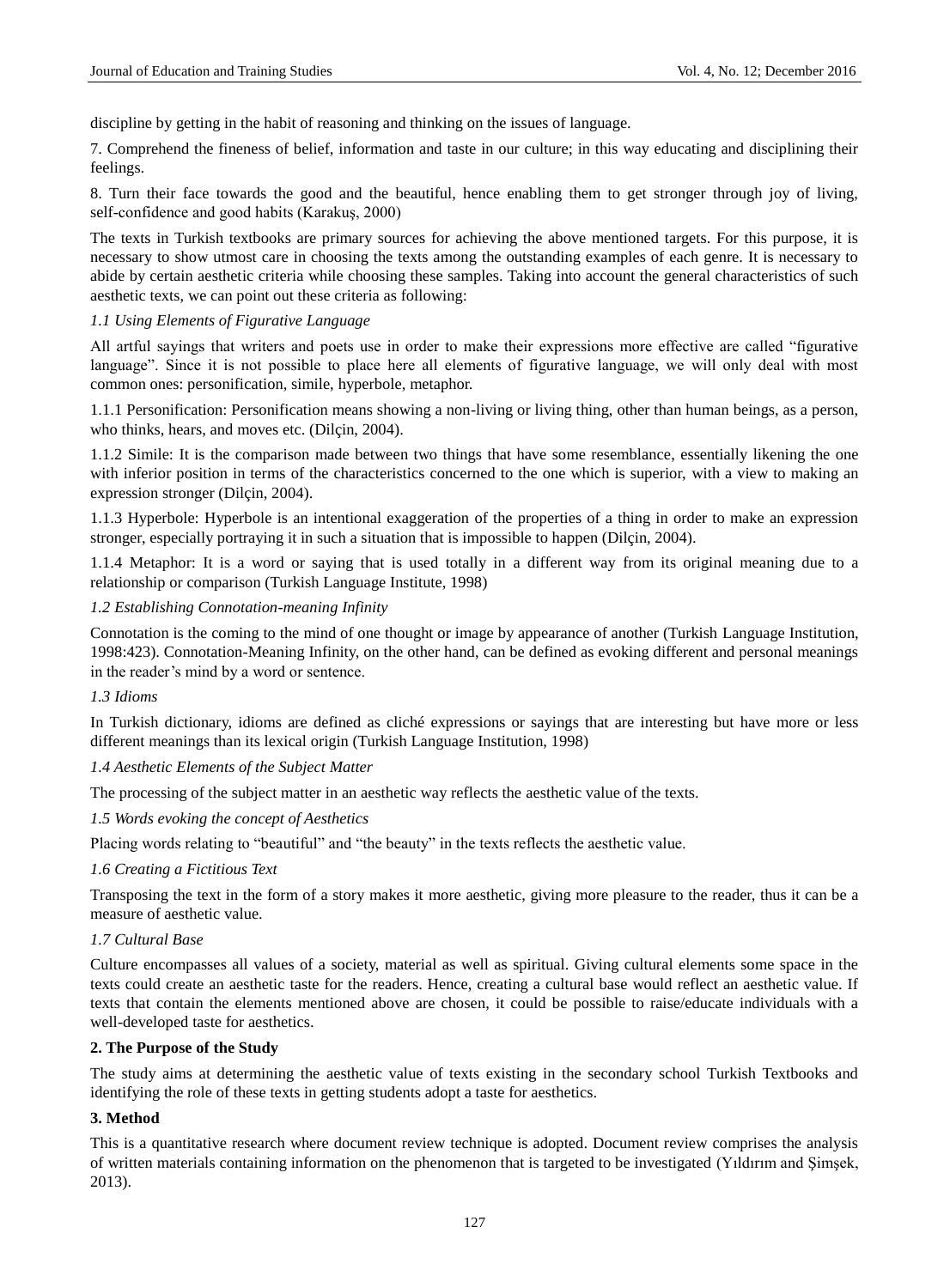#### **4. Data Collection**

Data for the research were collected through the analysis, in accordance with the criteria for aesthetics, of one poem and one narrative which were randomly chosen from a textbook which was also randomly selected among the Turkish textbooks for each grade.

#### **5. Findings and Comments**

*5.1 Analysis of Texts in 5th Grade Turkish Textbook in Terms of Aesthetic Taste Criterion*

- 5.1.1 Aesthetic and Figurative Language Elements in the Poem: "Wind"
- 5.1.1.1 Personification

In the first verse, wind is personified with playing around: "Where does s/he played around" and in the third verse with climbing and herding: "Then s/he has started to climb/ herding the clouds like sheep". In third verse, wind is personified with these lines: "caressing the grasses in the plateaus/s/he has grown them up" by being thought as a person growing the grass by caressing them. With these lines in fourth verse: "If s/he has visited the villages/ s/he must have rocked the cradles in the dark rooms", wind is personified by "rocking the cradles". Again in the fourth verse, it is personified by helping in the line "To those working under the sun/ s/he has helped" In the fifth verse, wind is personified with stopping by, passing and seeing in the following lines "S/he has passed by me as s/he must have stooped by the cities/ s/he has seen girls like opium flowers" and with the ability to take and go away in the following line: " A smile, a strand of hair, blusher, powder/ s/he has taken them and gone away". In the sixth verse, it is personified with telling as in "S/he would have told, if I had asked/ I could not".

5.1.1.2 Simile

Clouds are resembled to sheep in the third verse: "Then s/he has started to climb/ herding the clouds like sheep". Girls are compared to opium flowers in the fifth verse: S/he has passed by me as s/he must have stooped by the cities/ s/he has seen girls like opium flowers".

5.1.1.3 Hyperbole: No hyperbole is found in this poem

5.1.1.4 Metaphor: This poem does not include metaphors

5.1.1.5 Connotation-Meaning Infinity

There are no expressions implying connotation-meaning infinity.

5.1.1.6 Using Idioms

The following idioms are used: "being at sixes and sevens" in the second verse, and "standing in the breach" in fourth verse.

5.1.1.7 Aesthetic Elements

The poem talks about the aesthetic beauty of the wind as being part of the nature.

5.1.1.8 Words Evoking the Concept of Aesthetics

"Heart", "caressing" and "flower" remind us of aesthetics.

5.1.1.9 Creating a Fictitious Text

Although the genre of the text is a poem, it can be considered as a fiction as it talks about the adventures of the wind.

5.1.1.10 Cultural Base

A cultural base is established in the poem as the village life and the hard work of the people under the sun are mentioned in the fourth verse while the characteristics of the people living there are given in the fifth verse.

5.1.2 Aesthetic and Figurative Language Elements in the Story of ""If the Forest Dries Up""

5.1.2.1 Personification

In the second paragraph the village is personified with the expression: "our poor village, is an ill-fated village". In the second paragraph, flood is personified as: "We will stay here in the village and we will fight against the flood.

5.1.2.2 Simile

No art of simile is encountered in the text.

5.1.2.3 Hyperbole

The first paragraph exaggerates the damages of the flood: "A violent flood came in and took away anything that stood against it."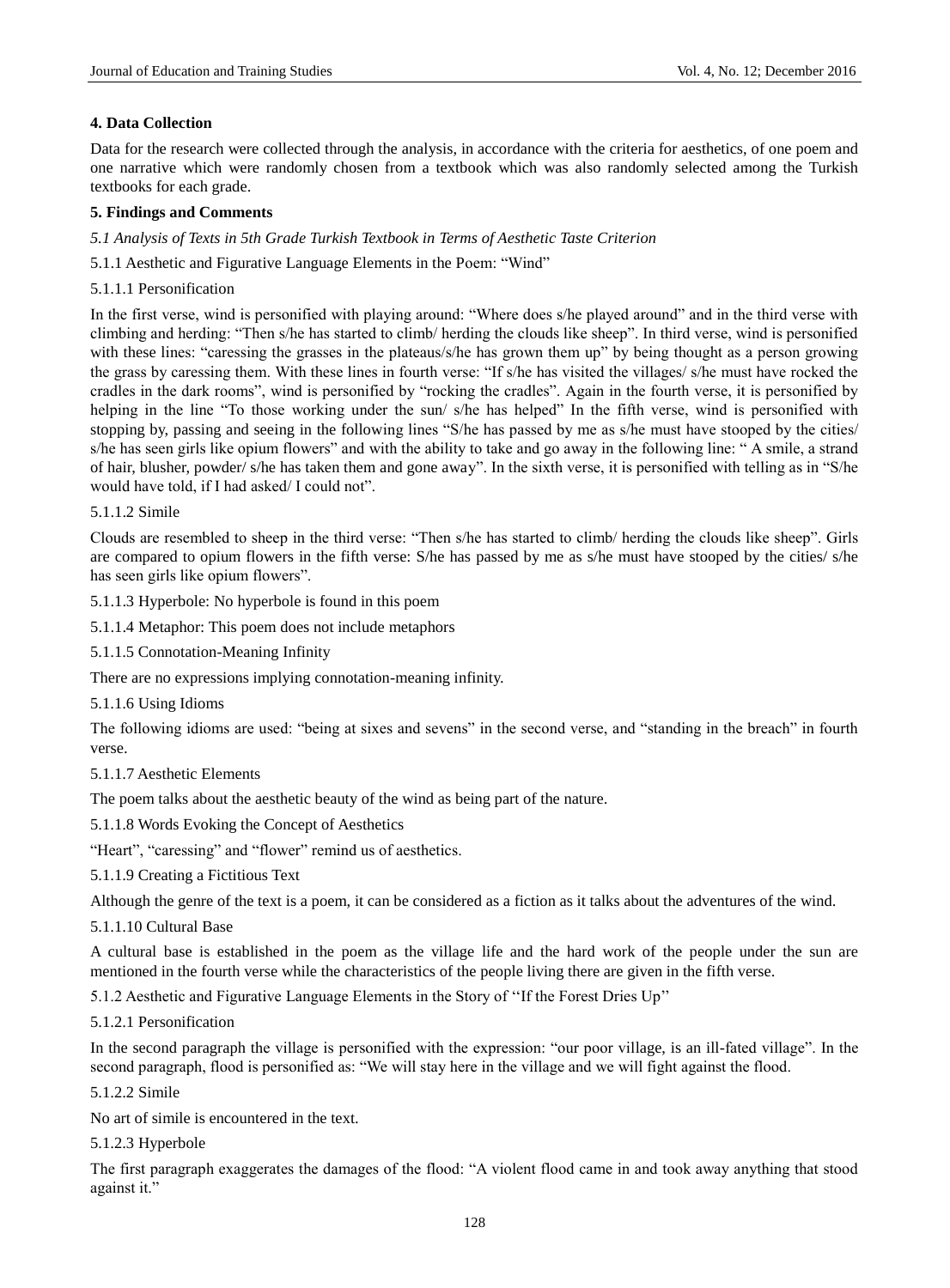# 5.1.2.4 Metaphor

"Getting angry, fitting well and fighting" are used metaphorically in the second paragraph.

5.1.2.5 Connotation-Meaning Infinity

In the text, there are no expressions pertaining to a connotation-meaning infinity.

# 5.1.2.6 Using Idioms

The following idioms are used in the text: "Shake the dust off one's feet", "his efforts going down the drain" (second paragraph) and "acknowledge someone to be right" (fourth paragraph).

# 5.1.2.7 Aesthetic Elements

Natural beauty and the benefits of the forest are mentioned in the context of aesthetics.

5.1.2.8 Words Evoking the Concept of Aesthetics

""Beautiful" (repeated two times) and ""fitting well"" evokes the idea of aesthetics in our minds.

5.1.2.9 Creating a Fictitious Text

As this is a text type-narrative, the events that take place as a result of the depletion of the forest are told in a fictitious way.

# 5.1.2.10 Cultural Base

The existence of the village between two mountains in a land full of greenery, gives us some hints about the village life, thus creating a cultural base.

*5.2 Analysis of Texts in 6th Grade Turkish Textbook in terms of Aesthetic Taste Criterion*

5.2.1 Aesthetic and Figurative Language Elements in Poem of ""My Türkiye, My Türkiye""

## 5.2.1.1 Personification

In the following lines of the second verse: "You have Ararat, Toros Mountains/ all fighting with the wind", mountains are personified by being able to fight. In the fifth verse, Turkey is personified in these lines: "My pains will stop in your chest" and "My bones will be dissolved in your bosom" where it is shown as a person having body parts such as chest and bosom.

# 5.2.1.2 Simile

In the first verse Turkey is likened to a fire burning in the hearts: "Like a fire burning in the hearts". In second verse, the water resembles the gold: "Your Ceyhan and Seyhans (rivers) pour gold into the soil". In the fifth verse, heart is compared to a dining table: "Like his heart, his dining table is open to all country". In the sixth verse, Turkey is likened to be a home, happiness and a grave: "My Türkiye, my home, my happiness and my grave!" and to be bread, water and life "My bread, my water and my life".

## 5.2.1.3 Hyperbole

In the first verse, there is hyperbole since freedoms is shown as infinite: "My infinite freedom". In the fifth verse, the determination of doctors and engineers are exaggerated as if they were able to thrust through the mountains: "I saw many doctors and engineers/thrusting through the Mountain Raman". In the fifth verse, the courage of soldiers are exaggerated as if they were able to resist against death: "I saw lieutenants standing up against death"

#### 5.2.1.4 Metaphor

The following words are used as metaphors in the poem: *sensitive, shaking and burning* in third verse; *backwardness and sleep* in fourth verse; "will be dissolved and scattered" in fifth verse; *washed and burned* in the sixth verse.

# 5.2.1.5 Connotation-Meaning Infinity

"My bones will be dissolved in your bosom" in fifth verse and "washed with bloods of the martyrs" reflect a connotation-meaning infinity.

# 5.2.1.6 Using Idioms

The following expressions are used as idioms: "To knuckle under" in third verse; and "to stand sentinel" and "to resist against" in the fifth verse.

#### 5.2.1.7 Aesthetic Elements

Historical and natural beauties of Turkey are presented in an aesthetic way.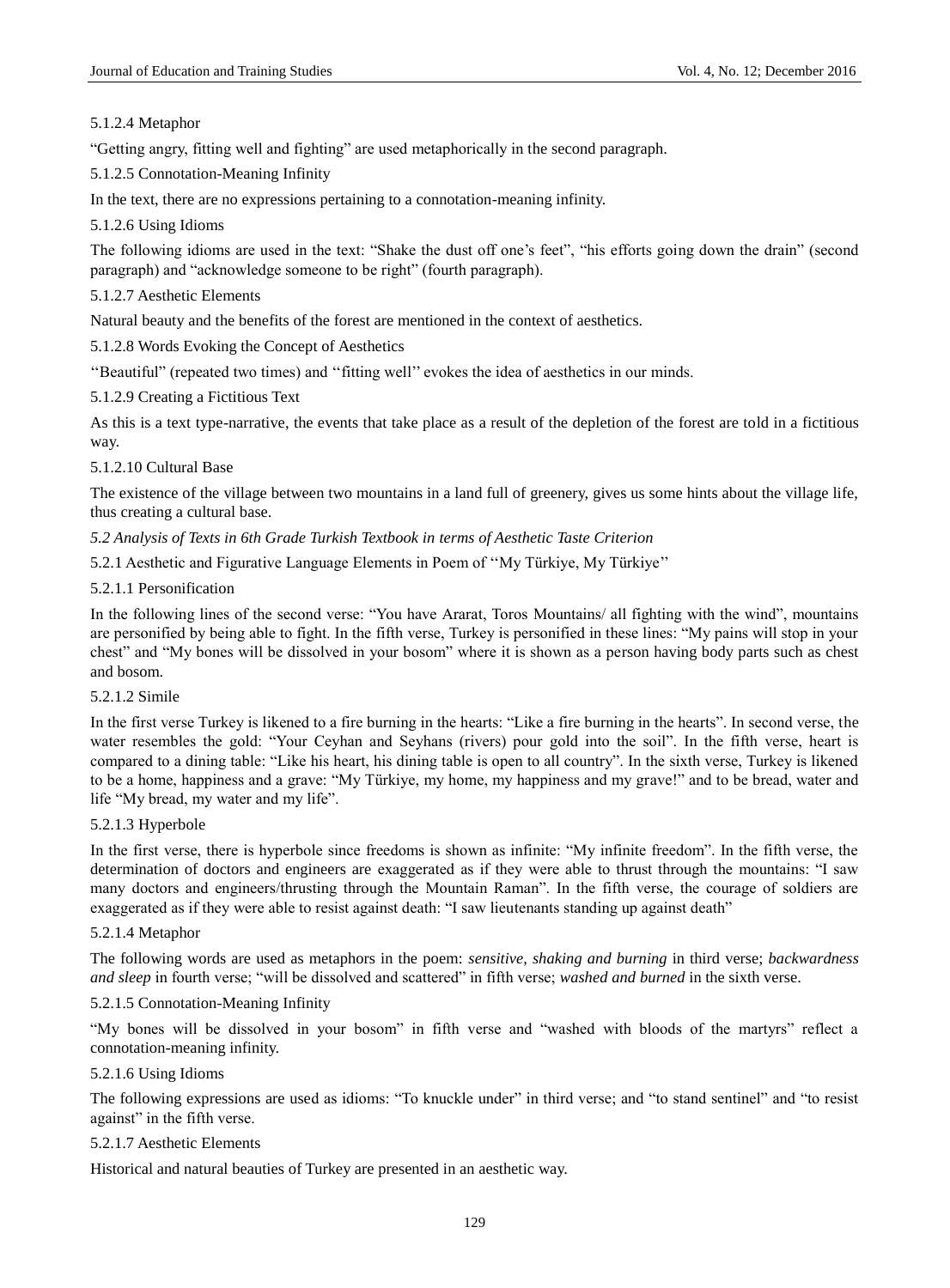## 5.2.1.8 Words Evoking the Concept of Aesthetics

"Love, hear and happiness" remind us of aesthetics.

## 5.2.1.9 Creating a Fictitious Text

Although the genre of the text is poetry, it can be considered as a fiction as it presents different life situations faced by different people in different parts of Turkey.

## 5.2.1.10 Cultural Base

The poem establishes a cultural base by telling about legends in the first verse and about the flag as a heritage from our forefathers.

5.2.2 Aesthetic and Figurative Language Elements in the Story of ""Storks""

## 5.2.2.1 Personification

In the first paragraph, spring is personified with its ability to breathe: "He has felt the breath of the spring inside." In the seventh paragraph, storks are personified as if they are in a hurry: "Storks were in a hurry to build their homes". In the twenty-first paragraph, storks are enjoying doing something: "They must have been enjoying their new homes after a long tiredness."

## 5.2.2.2 Simile

In the second paragraph, the news of storks" coming is likened to a secret. "He wanted to keep their coming like a secret". Again in the same paragraph, this news is resembled to an evangel: "He run and told his father this news like an evangel." In sixth paragraph, the kid is compared to a feather: "Strong hands of the warden threw him to the sky like a feather." In the eighteenth paragraph, birds are compared to waves in the sea: "Rather than birds, they were resembling the waves in the sea riding white foams. Storks are likened to water in twenty-sixth paragraph: "He saw storks in this dream that night. They were flowing into the depths of the sky like water." In the twenty-seventh paragraph, inner world of the kid is compared to a dirty sky: "His inside was like a dirty sky, without storks." The traces of his nose on the window's glass is compared to a finger stamp in paragraph twenty-eight: "Traces of his nose were on the window again, embroidered like a finger stamp".

#### 5.2.2.3 Hyperbole

In the seventh paragraph, storks are described in an exaggerated way: "a sky full of storks".

#### 5.2.2.4 Metaphor

The following words are used metaphorically: "did not get fire" in paragraph three; "let things slide" in eleventh paragraph; "broken" in the seventeenth paragraph; ""suddenly burned out inside him/her" in twenty seventh paragraph.

#### 5.2.2.5 Connotation-Meaning Infinity

There are expressions implying connotation-meaning infinity: in paragraph three, "It seemed as if there was warmth that had slimed to her wings while passing through cruelly long roads of the south and in twenty seventh paragraph: "There were not even those storks who had taken and brought the spring under their wings".

#### 5.2.2.6 Using Idioms

The following idioms are used in the text: 19th paragraph: "to come to his senses", "to catch his eyes" and "to get a kick out of it" 22nd paragraph: "to suck up" 26th paragraph: "to give up all hope" "to take revenge" and "to take heart".

#### 5.2.2.7 Aesthetic Elements

Natural beauties of the storks and the spring are mentioned in the text.

5.2.2.8 Words Evoking the Concept of Aesthetics

Love, excitement (three times), evangel, being delighted (twice), enthusiasm, joy (three times), embroidered are words which are reminiscent of the aesthetics.

#### 5.2.2.9 Creating a Fictitious Text

The situation faced by storks is presented in a fictitious way in the story.

#### 5.2.2.10 Cultural Base

In the nineteenth paragraph there is a reference to an inauguration ceremony, hence describing a cultural base: "They are a marching band, said his mother, the factory will be inaugurated"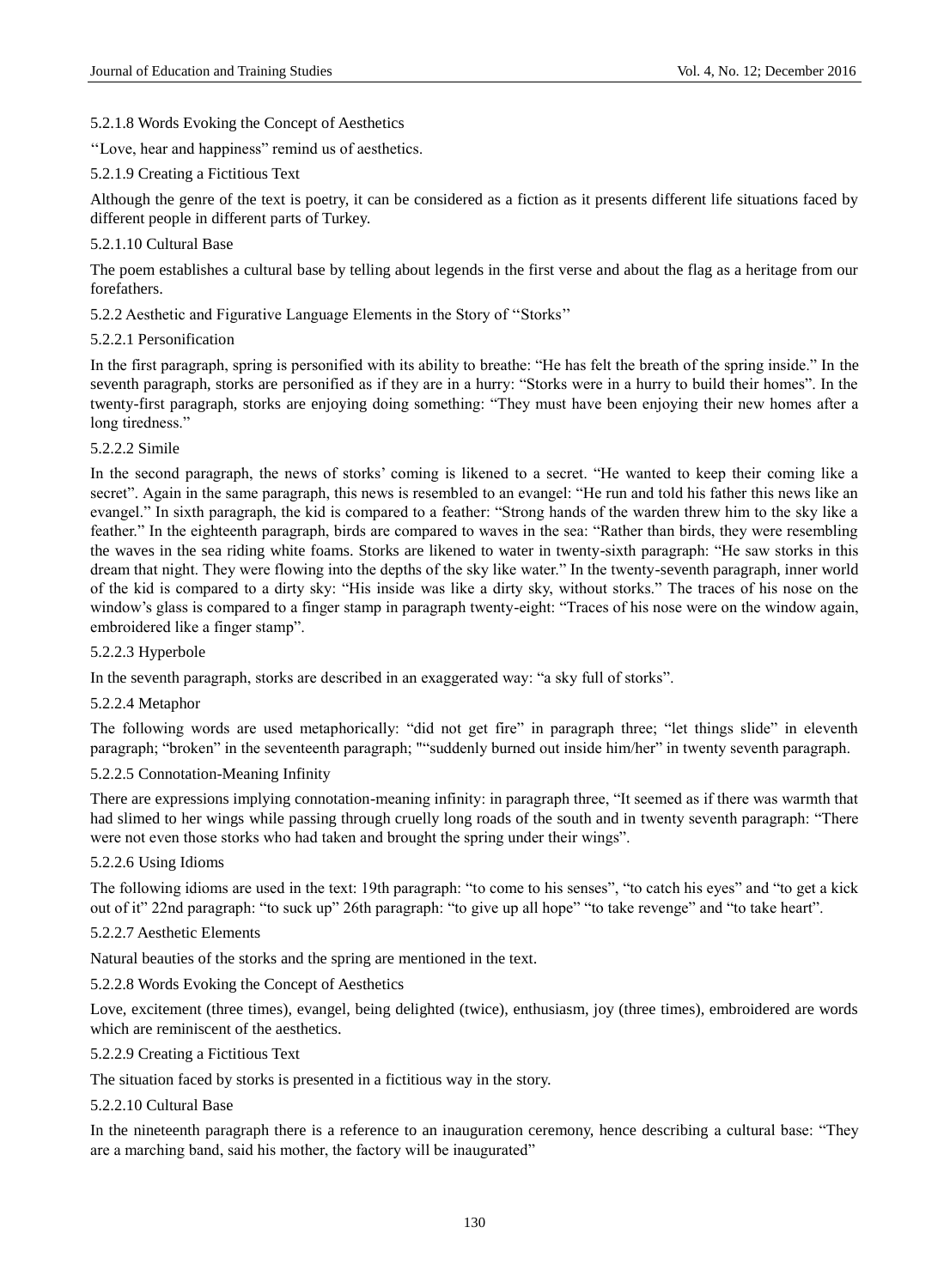# *5.3 Analysis of Texts in 7th Grade Turkish Textbook in terms of Aesthetic Taste Criterion*

5.3.1 Aesthetic and Figurative Language Elements in the Poem of ""the Rooms and the Sofas""

#### 5.3.1.1 Personification

In the third verse, loneliness is personified: "Steps of the loneliness/ are heard in the sofa". In the fourth verse, room is personified: "The room can hear inside/ the ones falling from the gutter." Again in the fourth verse, sofa is personified as being able to listen: "Drilling the night, Sofa/ listens to the stairs." Stairs are also thought to be as persons listened by sofa, thus personified as well. Sofas are also personified in the sixth verse for not sleeping: "The sofas that are not sleeping."

#### 5.3.1.2 Simile

In the first verse, houses are likened to the pomegranates and the sofas to the pomegranate arils: "Houses look like pomegranates/ and sofas like their arils". In the same verse, night is compared to a road and tranquility to the water: "Night travels around like a road/ and tranquility fills in like water" In the second verse, sun is compared to an ember burning in the windows "Of the ember burning in the windows" and in fifth verse, roam is compared to a bird: "my room collects like a bird" Again in the fifth verse, words of the sofa are likened to a bibelot: "words of my sofa / like a bibelot". The poet likens himself to the sand: "… crumbles me / like sand all along the wall" in the sixth verse.

## 5.3.1.3 Hyperbole

The excesses of the shadow are exaggerated in the third verse: "Stacked in the room/ bunches of shadow"

## 5.3.1.4 Metaphor

The following words are used metaphorically in the text: "filling" (First verse) "falling inside me" (second verse) and "drilling" (fourth verse)

5.3.1.5 Connotation-Meaning Infinity

By using the expression of "bunches of shadow, connotation-meaning infinity is achieved.

#### 5.3.1.6 Using Idioms

No idiom is found in the poem.

#### 5.3.1.7 Aesthetic Elements

The internal and external properties of rooms and sofas are discussed in an aesthetic fashion.

5.3.1.8 Words Evoking the Concept of Aesthetics

"Bibelot" and "decorating" are word reminding us of aesthetics.

#### 5.3.1.9 Creating a Fictitious Text

Although the genre of the text is poem, it is given in a fictitious way through personification of rooms and sofas.

#### 5.3.1.10 Cultural Base

Characteristics of old houses are described, properties of sofas, blinds etc. are mentioned, thus a cultural base is established in the poem.

5.3.2 Aesthetic and Figurative Language Elements in the legend of ""Bursa""

#### 5.3.2.1 Personification

There is no element of personification in the text.

#### 5.3.2.2 Simile

In the fifth paragraph, girl"s hair is likened to gold, her skin to the quince and her lips to the ruby: "the girl with golden hair, pale-skinned like a quince, red-lipped like a ruby" In the fifteenth paragraph, the sound is compared to moaning: "Meanwhile, a sound is heard like a deep-touching moaning".

#### 5.3.2.3 Hyperbole

Arrival of the water is exaggerated in the eighteenth paragraph: "Rocks are cracked, stones thrown away; babbling water, millions of foams, not possible to stand in front."

#### 5.3.2.4 Metaphor

The following words/expressions are used metaphorically in the text: in the third paragraph: "has won''; in sixth paragraph: "to which it is wrapped", "dragging" and "finding tranquillity", in eight paragraph: "being cut" and "being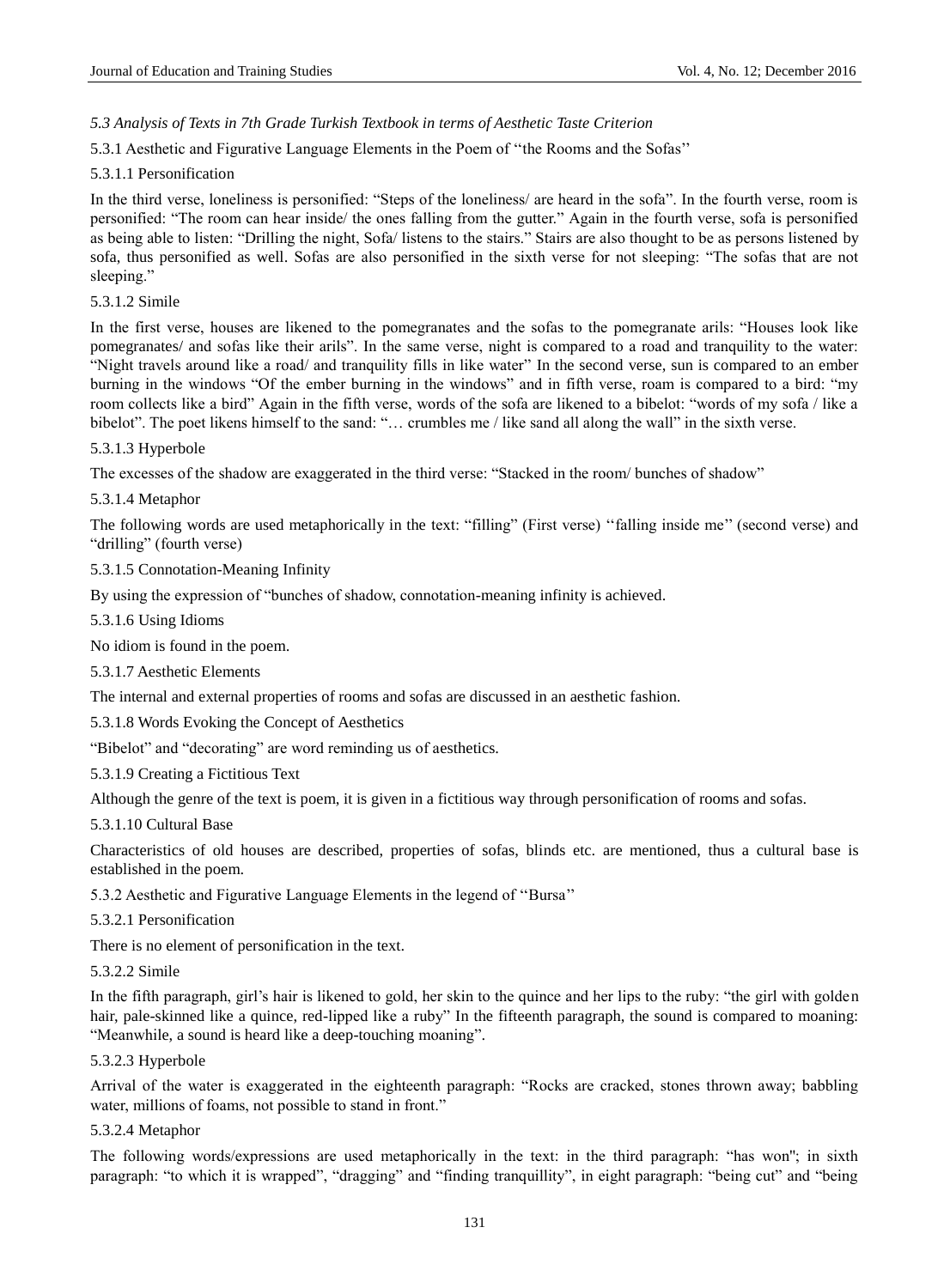'broken", fifteenth paragraph: "touching" and eighteenth paragraph: "melted".

## 5.3.2.5 Connotation-Meaning Infinity

No word is found to be expressing connotation-meaning infinity.

#### 5.3.2.6 Using Idioms

The following idioms are used in the text: in the first paragraph: "finding his/her tongue" and "giving orders"; in fourth paragraph: "champing at the bit"; in fifth paragraph: "not sleeping a wink", in sixth paragraph: "shedding blood", in seventh paragraph "passing away", in eight paragraph: "dig in one's heel" and "not laying a finger on", in ninth paragraph "bowing to the inevitable".

#### 5.3.2.7 Aesthetic Elements

The history and the natural beauties of Bursa are depicted in an aesthetic way.

5.3.2.8 Words evoking the Concept of Aesthetics

""Heaven (two times), beautiful (four times), beauty (two times), lover (two times), titivate and admirer" evoke aesthetics

5.3.2.9 Creating a Fictitious Text

A legend on the origin of the name "Bursa" is presented in a fictitious setting.

#### 5.3.2.10 Cultural Base

References to H. H. Suleyman in the first paragraph and to Orhan Gazi in third paragraph lay down a cultural base for the text.

*5.4 Analysis of Texts in 8th Grade Turkish Textbook in terms of Aesthetic Taste Criterion*

5.4.1 Aesthetic and Figurative Language Elements in the poem of ""Sidewalks""

## 5.4.1.1 Personification

In the first verse, a street is personified as being abandoned: "I"m in a street, in the middle of an abandoned street". In the second verse, lightning is personified with watching: "The chimneys of houses are watched by lightings" and sidewalks for being vagrant: "One is me, and the other is vagrant sidewalks" In the fourth verse, sidewalks is personified as being a mother and as a living person: "Sidewalks, the mother of lonely sufferers/Sidewalks, is a human who lives in me". In the fifth verse, sidewalks is again personified as a mother: "I'm the child, breastfed by the sidewalks". In the sixth verse, the road is personified with the ability to walk: "Let me go as the road goes". The sidewalks is personified as having a partner: "I wish dies, this lovesick partner of sidewalks."

#### 5.4.1.2 Simile

In the third verse, houses are compared to a man whose eyes are blinded: "Houses, like a blind man whose eyes were branded with hot iron" In the fifth verse, poet likened himself to a child: "child, breastfed by the sidewalks". In the sixth verse, lamps were compared to flood: "Let lamps flow from my sides as a flood". In the sixth verse, gloom is likened to an arch "Let there be an arch, vaulted in gloom, on my way" while in the seventh verse, darkness is compared to a "damp quilt: "As in a damp quilt let me wrap myself here / Cover me, cover me in their cool darkness" In the eight verse, stones resemble ice: "If these cold stones like ice would draw the fever from my brow" and streets are likened to a drowse: "Like these streets plunging into uncanny drowse".

#### 5.4.1.3 Hyperbole

The poet exaggerates his fear in the third verse: "Drop by drop a terror collects in me at the head of every street the demons wait"

#### 5.4.1.4 Metaphor

The following words/expressions are used metaphorically: "the point mingled" (first verse); drop by drop terror collects in me" (third verse); "give up" and "soft" (fifth verse) and "flow" (sixth verse).

## 5.4.1.5 Connotation-Meaning Infinity

Connotation-meaning infinity is expressed in the following words: "At the point my path is mingled with the black" (first verse); "Drop by drop a terror collects in me" (third verse); "Sidewalks, a language within me lingering"

#### 5.4.1.6 Using Idioms

In the fifth verse, "giving up life" is used as an idiom.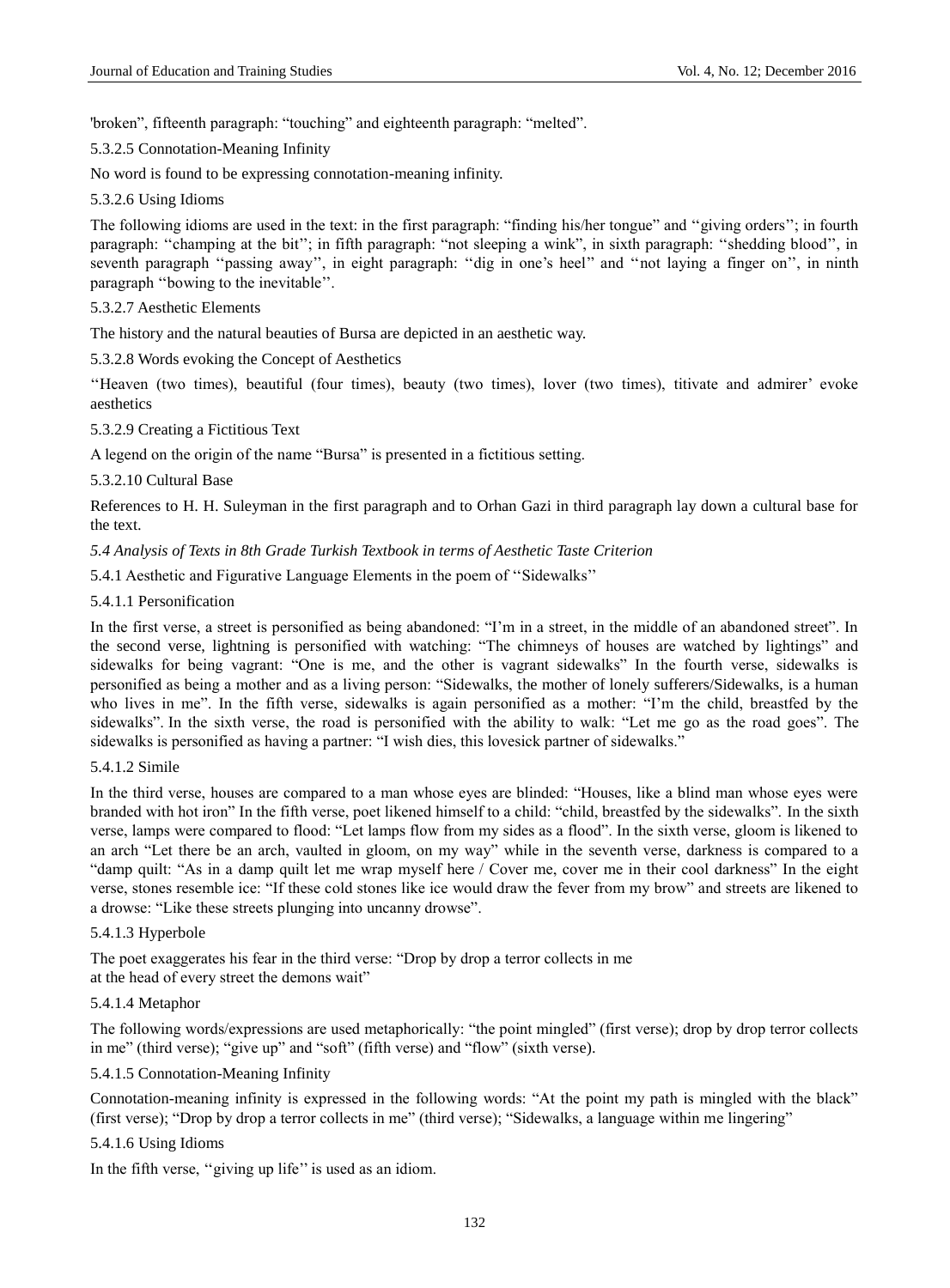5.4.1.7 Aesthetic Elements

Internal and external properties of sidewalks are presented in an artistic manner.

5.4.1.8 Words evoking the concept of Aesthetics

Expressions of "Dreams" and "lovesick" remind us of aesthetics.

5.4.1.9 Creating a fictitious text

Although the text is a poem, it is told in a fictitious way with many similes, metaphors and personification of sidewalks.

5.4.1.10 Cultural Base

By having a reference to the lovesick persons in the eighth verse, a cultural base is established in the poem.

5.4.2. Aesthetic and Figurative Language Elements in the Story of ""the Guarantor""

5.4.2.1 Personification

No personification is found in the text.

5.4.2.2 Simile

In the tenth paragraph walking is compared with running "He was walking on the road as if he were running"

5.4.2.3 Hyperbole

No hyperbole is seen in the text.

5.4.2.4 Metaphor

The following words are used metaphorically: "heavy" (first paragraph); "dependence" (third paragraph), "whipped" (thirteenth paragraph), "let me share" (fourteenth paragraph), "let him throw away" (fifteenth paragraph).

5.4.2.5 Connotation-Meaning Infinity

No words are found in the texts expressing connotation-meaning infinity.

5.4.2.6 Using Idioms

The following idioms are used in the text: "Giving no respite, going up against" (first paragraph); "going down on his/her knees" (third paragraph); "beg his/her pardon" (seventh paragraph); "keeping his/her promise" (eight paragraph); betaking himself/herself to; laying down his/her arms" (ninth paragraph); "hitting the roads" (tenth paragraph); "letting himself/herself go; taking someone to the gallows" (twelfth paragraph), "making fun of; giving up his/her hopes" (thirteenth paragraph).

5.4.2.7 Aesthetic Elements

Friendship and self-sacrifice are discussed often by making reference to related idioms.

5.4.2.8 Words Evoking the Concept of Aesthetics

The following words evoke the idea of aesthetics in the text: beautiful (three times), happy (two times), love, and heart.

5.4.2.9 Creating a Fictitious Text

"Friendship" is addressed in a fictitious setting in the story.

5.4.2.10 Cultural Base

The production and the life in the village are depicted hence a cultural base is established: "And those living in the village were unhappy. Whatever produced by the peasants were being taken away and those resisting this were being punished" (first paragraph).

As it is observed from the Table 1, the story, "If the forest dries up" is the text having the least number of aesthetic elements. On the other hand, the texts which are found to be the richest in terms of aesthetic taste are the legend of "Bursa" and the story of "Storks". These are followed by "My Türkiye, My Türkiye", a poem in 6th Grade textbook in third place and by "Sidewalks" a poem from 8th Grade textbook in fourth place. The most common elements are idioms and words/expressions evoking aesthetics, each criterion found 12 times, while "subject-matter", "fictitiousness of the text", "cultural base" and "connotation-meaning infinity" are least observed in the texts, with one appearance in each text on average.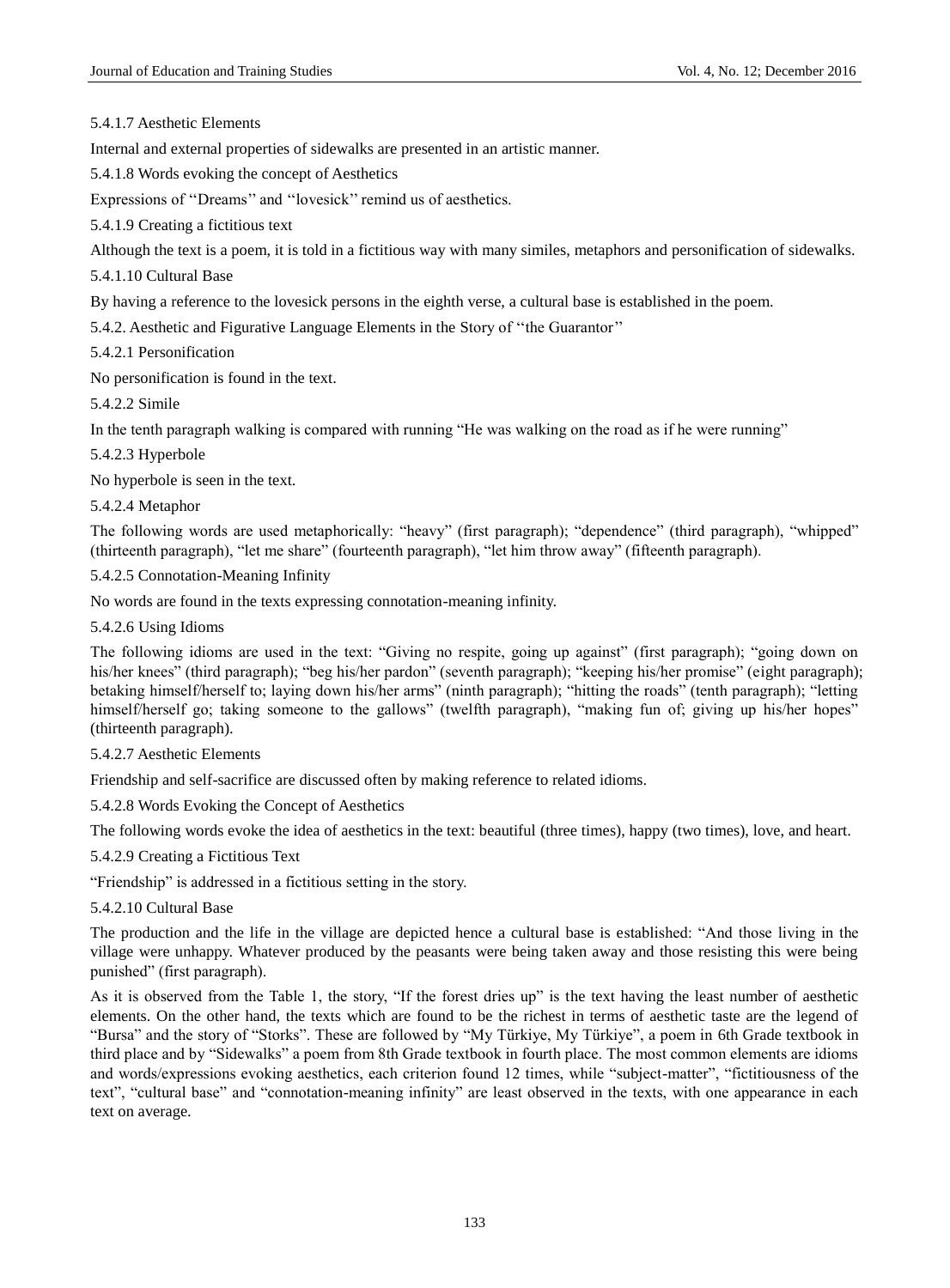#### Table 1. Aesthetic Taste in the Texts, Frequency Scale

| Aesthetic Taste Criteria                   | $5th$ Grade |                             | $\overline{6^{th}}$ Grade       |        | $\overline{7}^{\text{th}}$ Grade |          | $\overline{8}$ <sup>th</sup> Grade |           |
|--------------------------------------------|-------------|-----------------------------|---------------------------------|--------|----------------------------------|----------|------------------------------------|-----------|
|                                            | Wind        | Forest Dries<br>If the<br>£ | My Türkiye My<br><b>Türkiye</b> | Storks | and<br>Rooms<br>Sofas            | Bursa    | Sidewalks                          | Guarantor |
| 1. Using Elements of Figurative Language   | Freq.       | Freq.                       | Freq.                           | Freq.  | Freq.                            | Freq.    | Freq.                              | Freq.     |
| 1.1. Personification                       | 8           | 2                           | 3                               | 3      | 5                                | $\theta$ | 7                                  | 0         |
| 1.2.Simile                                 | 2           | 0                           | 5                               | 7      | 6                                | 4        |                                    | -1        |
| 1.3. Hyperbole                             | 0           |                             | 3                               |        |                                  | 1        |                                    | 0         |
| 1.4. Metaphor                              | 0           | 3                           | 10                              | 5      | 4                                | 8        | 8                                  | 5         |
| 1.5. Connotation-Meaning Infinity          | $\Omega$    | 0                           | 2                               | 2      |                                  | $\Omega$ | 3                                  | $\theta$  |
| 2. Using Idioms                            | 2           | 3                           | 3                               | 7      | $\Omega$                         | 9        |                                    | 12        |
| 3. Aesthetic Elements in the Subject       |             |                             |                                 |        |                                  | 1        |                                    |           |
| 4. Words evoking the concept of Aesthetics | 3           | 3                           | 4                               | 9      | 2                                | 12       | 2                                  |           |
| 5. Creating a fictitious text              |             | 1                           | 1                               |        |                                  | 1        |                                    |           |
| 6. Cultural Base                           |             |                             | $\overline{2}$                  |        |                                  | 1        |                                    |           |
| Total                                      | 18          | 15                          | 34                              | 37     | 22                               | 37       | 32                                 | 28        |

#### **6. Results and Suggestions**

The result of our study can be summarized as following: Among the eight texts examined, the legend of "Bursa" from 7th grade textbook and the story of "Storks", from 6th grade textbook, are the richest in terms of aesthetic criteria, while "If Forest Dries Up", from 5th grade textbook, is the poorest text in this respect. When we make a comparison between different grades, 5th grade textbooks have lowest number of aesthetic elements while such elements are more often observed in textbooks of 6th and 7th grades. All in all, it is concluded that, texts in Turkish textbooks are not sufficient in terms of aesthetic criteria.

Taking into account the results, it is possible to make the following suggestions:

1. Choosing appropriate texts for textbooks is very important for achieving specific targets. Therefore, due attention should be paid for choosing texts, for each genre, among the examples containing the criteria examined above at the highest level possible.

2. Texts which are considered to be poor in this respect should be taken out of textbooks. There is no doubt that, arrangement of additional work for teachers to determine the targets to be achieved in terms of aesthetics will contribute to the creation of a more productive educational setting.

3. The students can only choose and read aesthetic works only if their sense of aesthetics is developed well. This, on the other hand, is dependent upon reading a lot and having access to the finest samples of literary work in any language. To this end, students should be given the opportunity to meet the best works of Turkish literature in addition to the texts in their textbooks.

4. In order to help students adopt a more universal concept of the beauty, it is necessary to give place to classics and outstanding samples of foreign literature which are translated to our language.

#### **References**

Bozkurt, N. (1995). *Theories of art and aesthetics.* İstanbul: Sarmal Publications.

Dağlıoğlu, E. Ş. (2014). *Primary education Turkish 7th grade textbook*. Ankara: Cem Web Ofset Publications.

- Dilçin, C. (2004). Understanding Turkish poetry with samples, Ankara: Turkish Language Institute Publications Primary Education Curriculum. (2002). *Turkish-writing program 6-7-8.* İstanbul: MEB (Ministry of Education) Publications.
- İşcan, A., Efendioğlu, S., & Ada, Ş. (2007). "The role of the literary texts in Turkish textbooks in providing students with aesthetic taste". *Social Sciences Research Journal,* 1:59-76.

Kaplan, Ş., & Şen, Y. G. (2014). *Primary education Turkish 6th grade textbook.* Ankara: Gizem Publications.